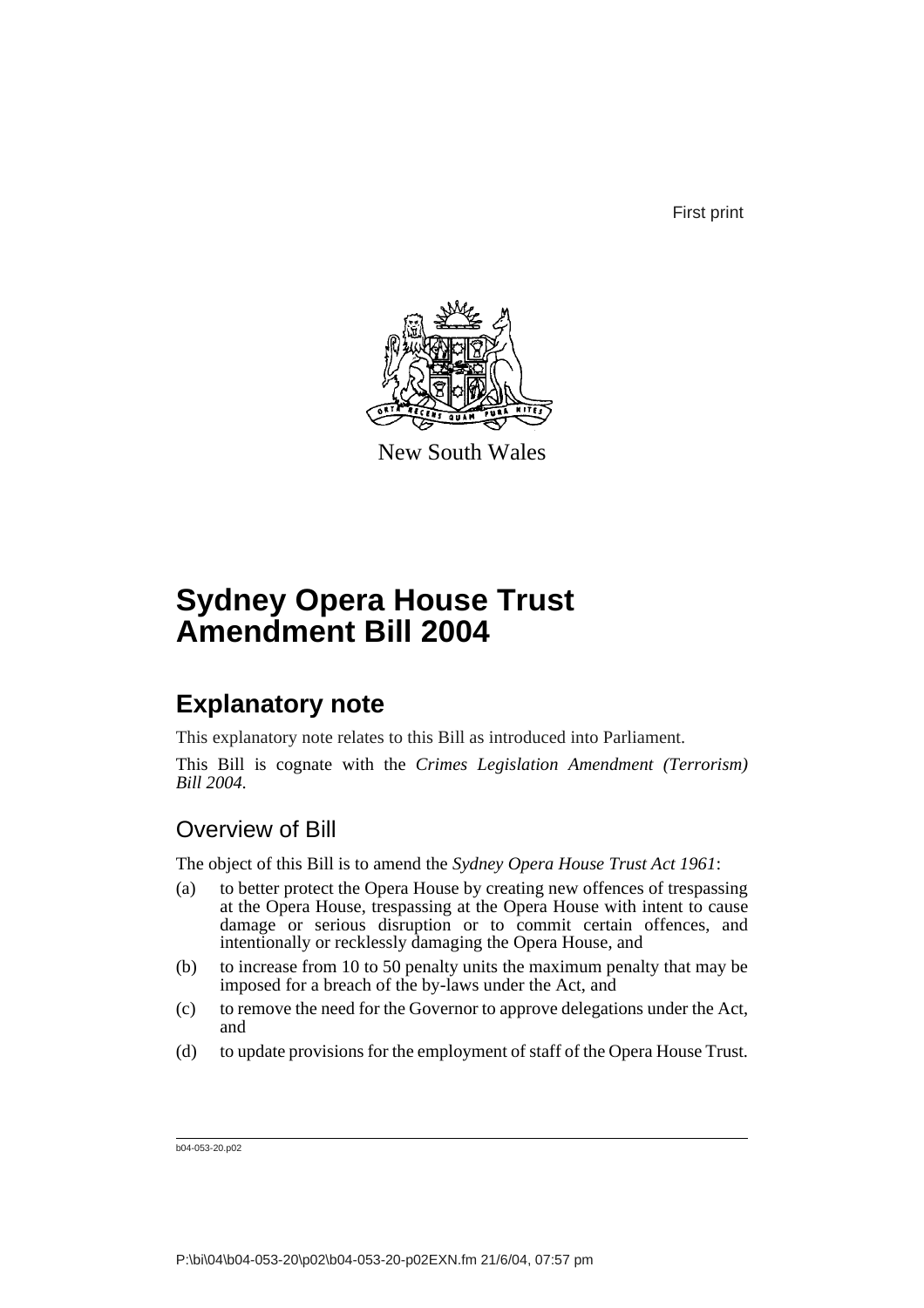Explanatory note

The Bill also makes consequential amendments to the *Criminal Procedure Act 1986* to provide for the summary disposal of certain of the new offences that are indictable offences.

# Outline of provisions

**Clause 1** sets out the name (also called the short title) of the proposed Act.

**Clause 2** provides for the commencement of the proposed Act on a day or days to be appointed by proclamation.

**Clause 3** is a formal provision that gives effect to the amendments to the *Sydney Opera House Trust Act 1961* set out in Schedules 1 and 2.

**Clause 4** is a formal provision that gives effect to the amendments to the *Criminal Procedure Act 1986* set out in Schedule 3.

## **Schedule 1 Amendments to Sydney Opera House Trust Act 1961 relating to Opera House security**

**Schedule 1** inserts proposed sections 28A–28E into the *Sydney Opera House Trust Act 1961*, which provide as follows:

- (a) Proposed section 28A creates the offence of trespassing at the Opera House. The new offence will carry a maximum penalty of 200 penalty units or imprisonment for 2 years, or both.
- (b) Proposed section 28B creates the offence of trespassing at the Opera House with intent to cause damage to the Opera House, seriously disrupt the operations of the Opera House, or commit any offence punishable by imprisonment or arising under the *Summary Offences Act 1988*. The new offence will carry a maximum penalty on indictment of 7 years imprisonment.
- (c) Proposed section 28C creates the offence of intentionally or recklessly damaging the Opera House. The new offence will carry a maximum penalty on indictment of 5 years imprisonment.
- (d) Proposed section 28D provides that the penalty for the offence of attempting to commit an offence under proposed section 28B or 28C is the same as the penalty for the offence.
- (e) Proposed section 28E deals with the taking of proceedings for offences. The offences under proposed sections 28B and 28C are indictable offences that will be dealt with summarily unless an election is made under the *Criminal Procedure Act 1986* to proceed on indictment.

Explanatory note page 2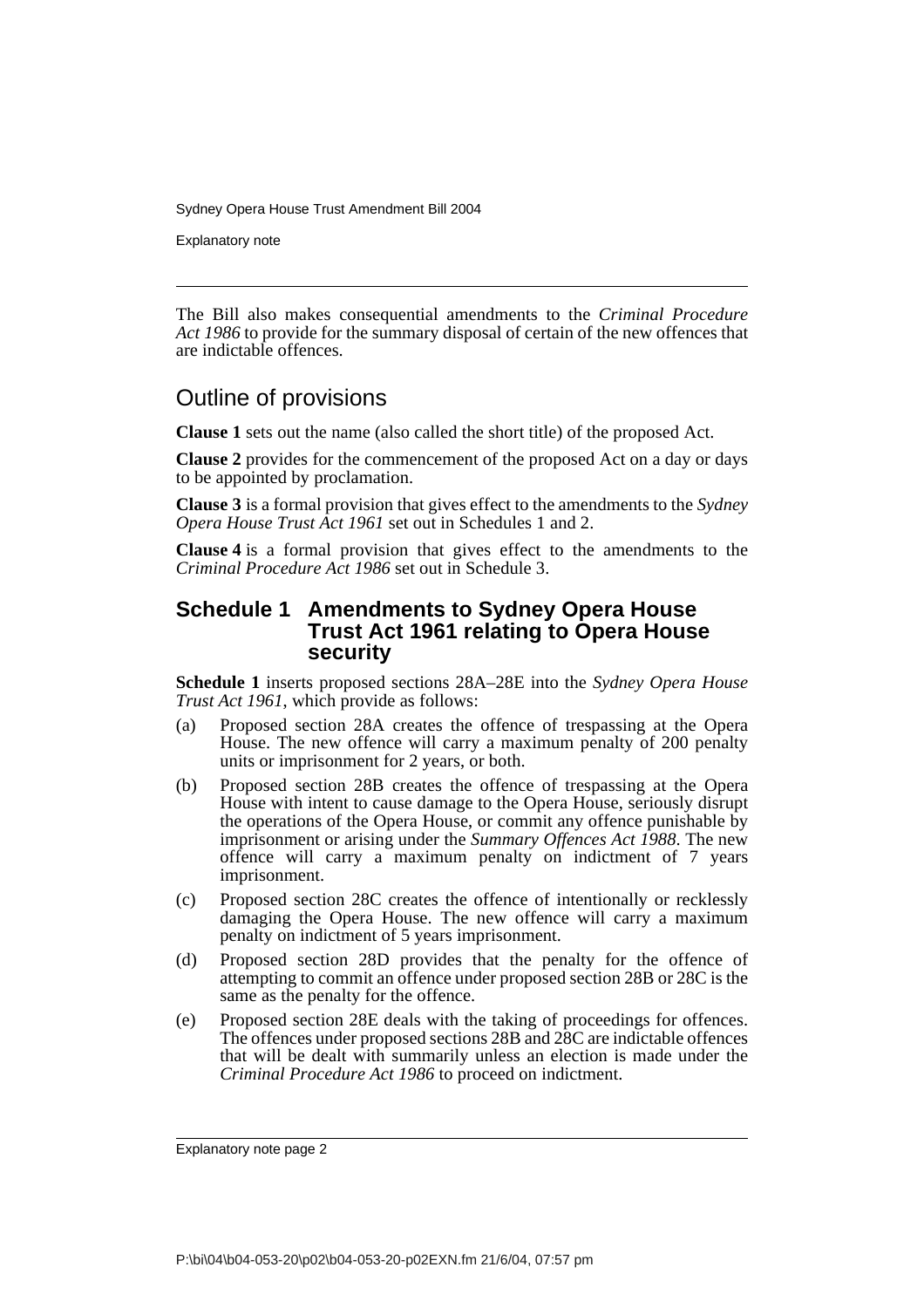Explanatory note

The creation of these new offences does not limit the operation of any other offence in connection with the Opera House (for example, the sabotage offence under section 203B of the *Crimes Act 1900*).

### **Schedule 2 Miscellaneous amendments to Sydney Opera House Trust Act 1961**

**Schedule 2 [1]** removes the need for the Governor to approve a delegation of functions by the Opera House Trust to a member of its staff.

**Schedule 2** [4] replaces existing provisions for the appointment of staff of the Trust by the Governor with current provisions for the appointment of staff under the *Public Sector Employment and Management Act 2002*. **Schedule 2 [2], [3] and [5]** make consequential amendments.

**Schedule 2 [6]** increases the maximum penalty that may be imposed by the by-laws under the Act from 10 to 50 penalty units.

**Schedule 2 [7]** repeals an existing provision dealing with the taking of proceedings for offences (as a consequence of the enactment of proposed section 28E).

## **Schedule 3 Amendment of Criminal Procedure Act 1986**

**Schedule 3** amends the *Criminal Procedure Act 1986* to provide for the summary disposal of proceedings for the new indictable offences to be created by proposed sections 28B and 28C of the *Sydney Opera House Trust Act 1961* unless an election to proceed on indictment is made in accordance with the procedures set out in the Act.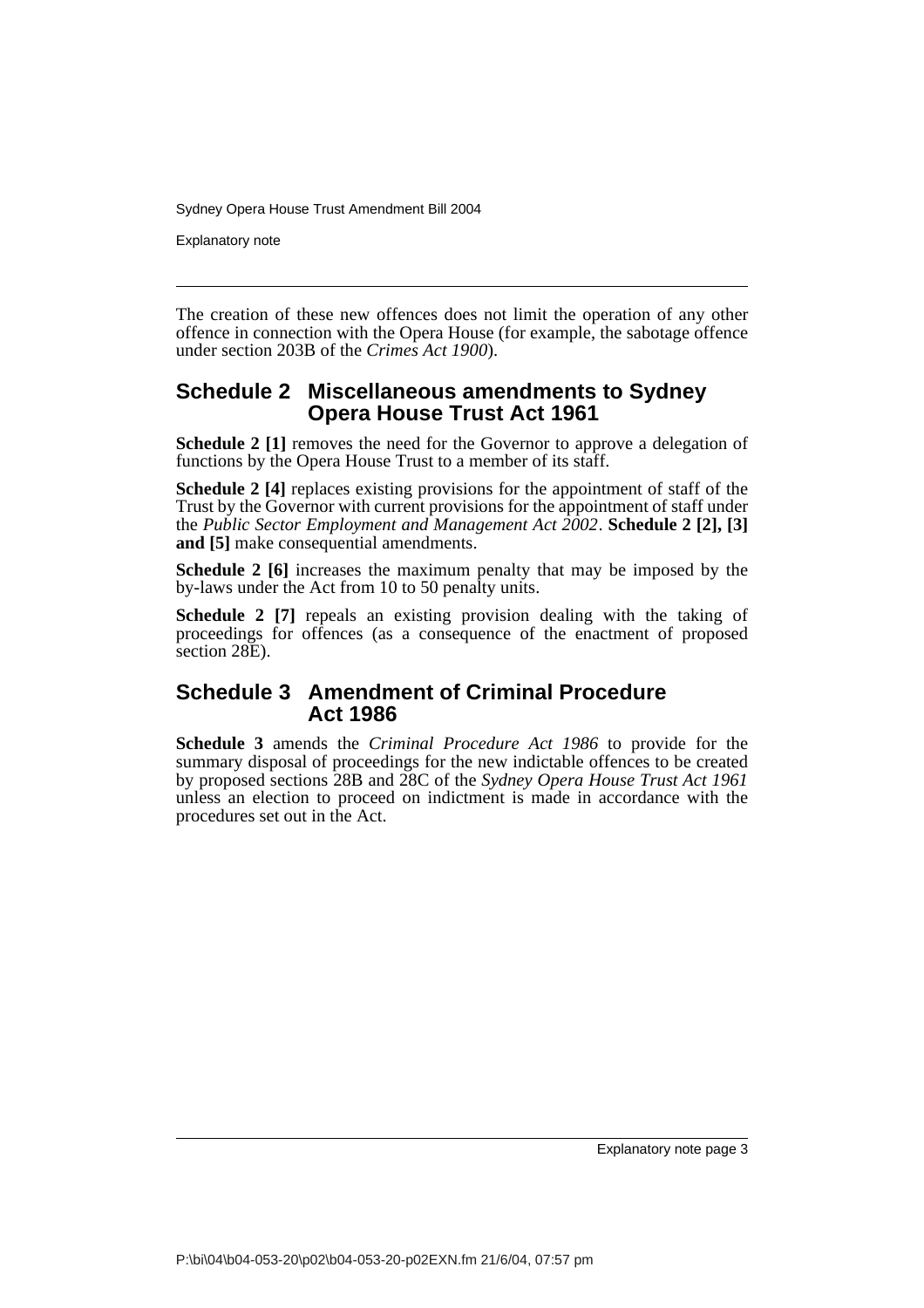Explanatory note

Explanatory note page 4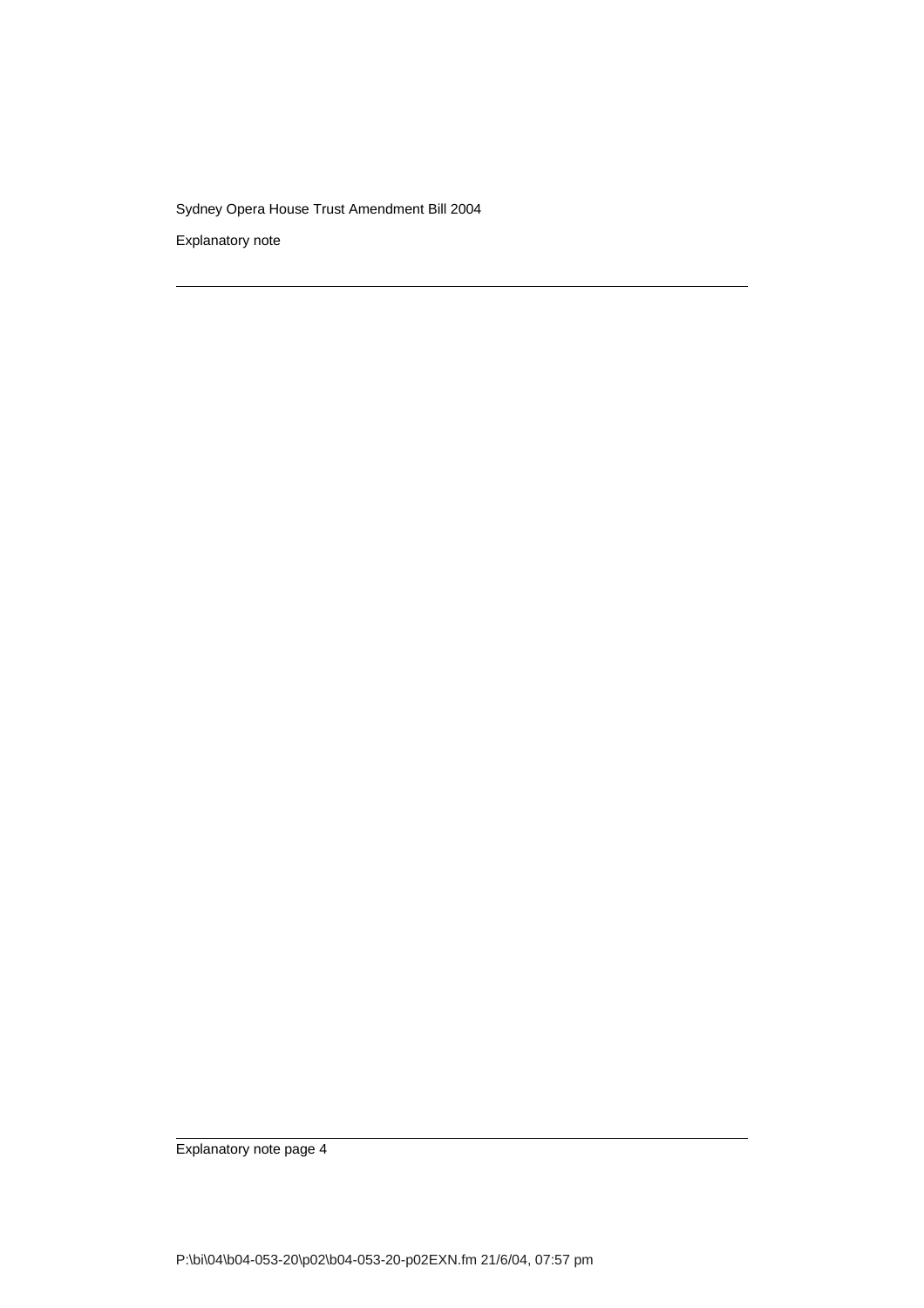First print



New South Wales

# **Sydney Opera House Trust Amendment Bill 2004**

# **Contents**

|            |                                                                                     | Page          |
|------------|-------------------------------------------------------------------------------------|---------------|
| 1          | Name of Act                                                                         |               |
| 2          | Commencement                                                                        | 2             |
| 3          | Amendment of Sydney Opera House Trust Act 1961 No 9                                 | $\mathcal{P}$ |
| 4          | Amendment of Criminal Procedure Act 1986 No 209                                     | $\mathcal{P}$ |
| Schedule 1 | Amendments to Sydney Opera House Trust Act 1961<br>relating to Opera House security | 3             |
| Schedule 2 | Miscellaneous amendments to Sydney Opera House<br>Trust Act 1961                    | 5             |
| Schedule 3 | Amendment of Criminal Procedure Act 1986                                            |               |

b04-053-20.p02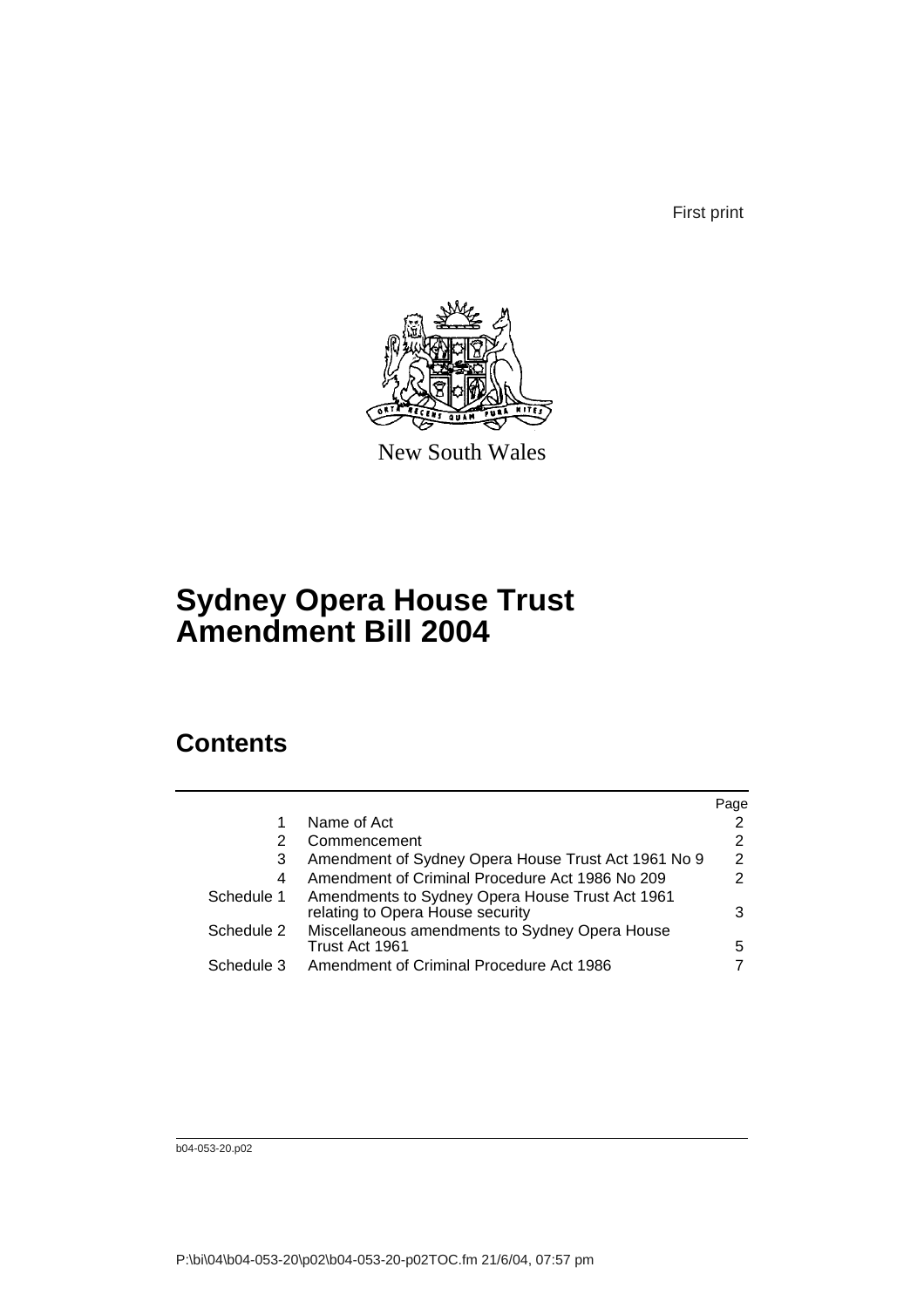**Contents** 

Page

Contents page 2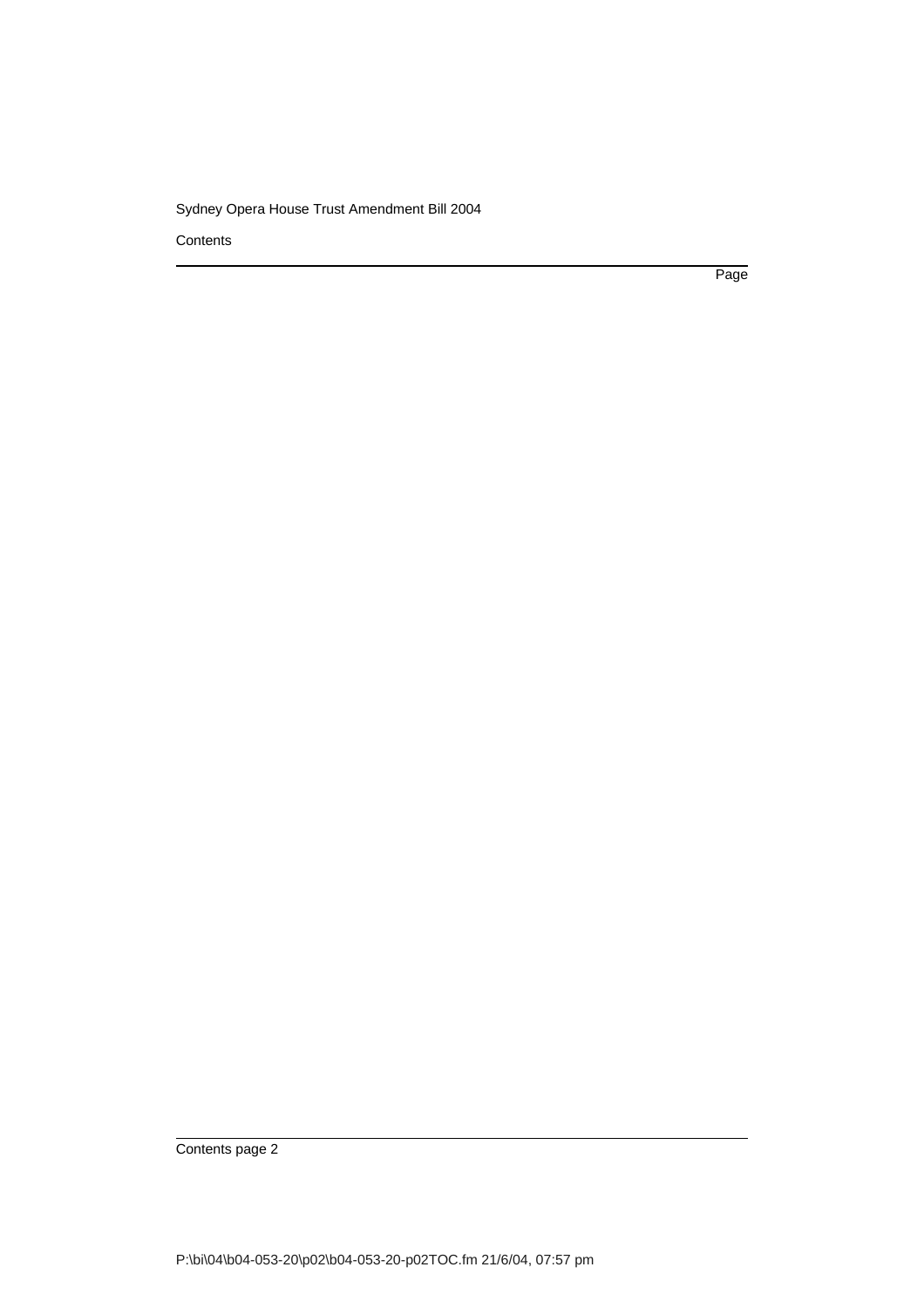

New South Wales

# **Sydney Opera House Trust Amendment Bill 2004**

No , 2004

### **A Bill for**

An Act to amend the *Sydney Opera House Trust Act 1961* to provide for offences with respect to trespass and damaging the Opera House and to make further provision for by-laws and staff; and for other purposes.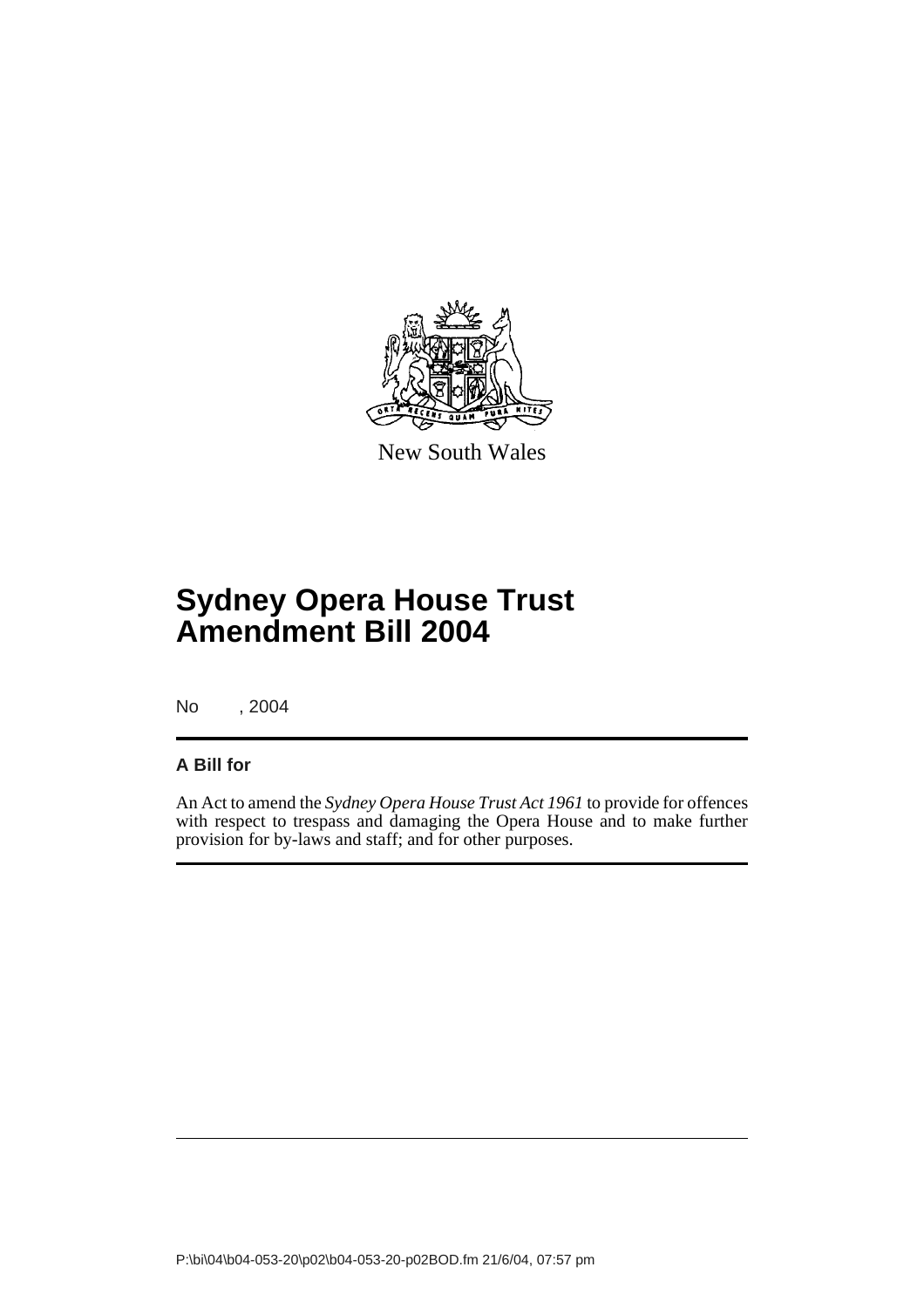| The Legislature of New South Wales enacts: |                                                                                      | 1        |
|--------------------------------------------|--------------------------------------------------------------------------------------|----------|
| 1                                          | Name of Act                                                                          | 2        |
|                                            | This Act is the Sydney Opera House Trust Amendment Act 2004.                         | 3        |
| $\mathbf{2}$                               | <b>Commencement</b>                                                                  | 4        |
|                                            | This Act commences on a day or days to be appointed by<br>proclamation.              | 5<br>6   |
| 3                                          | Amendment of Sydney Opera House Trust Act 1961 No 9                                  | 7        |
|                                            | The Sydney Opera House Trust Act 1961 is amended as set out in<br>Schedules 1 and 2. | 8<br>9   |
| 4                                          | Amendment of Criminal Procedure Act 1986 No 209                                      | 10       |
|                                            | The Criminal Procedure Act 1986 is amended as set out in<br>Schedule 3.              | 11<br>12 |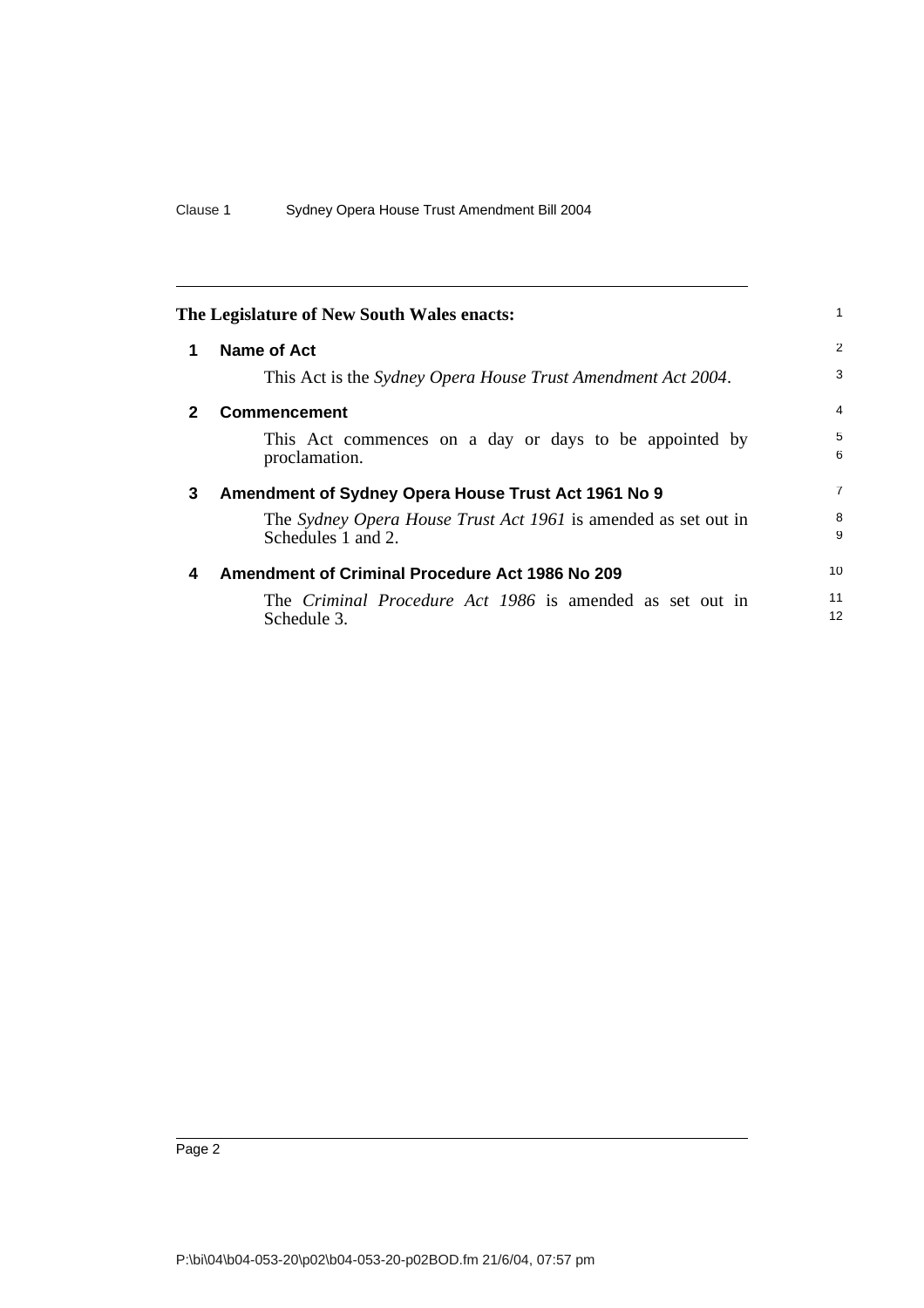Amendments to Sydney Opera House Trust Act 1961 relating to Opera House security Schedule 1

# **Schedule 1 Amendments to Sydney Opera House Trust Act 1961 relating to Opera House security**

(Section 3)

### **Sections 28A–28E**

Insert after section 28:

#### **28A Trespassing at Opera House**

A person who enters, or remains at, any part of the Opera House as a trespasser is guilty of an offence.

Maximum penalty: 200 penalty units or imprisonment for 2 years, or both.

### **28B Trespassing at Opera House with intent**

A person who enters, or remains at, any part of the Opera House as a trespasser with intent to:

- (a) cause damage to the Opera House, or
- (b) seriously disrupt the operations of the Opera House, or
- (c) commit any offence punishable by imprisonment or arising under the *Summary Offences Act 1988*,

is guilty of an offence.

Maximum penalty on indictment: imprisonment for 7 years.

### **28C Damage to Opera House**

A person who intentionally or recklessly damages the Opera House is guilty of an offence.

Maximum penalty on indictment: imprisonment for 5 years.

#### **28D Penalty for attempt**

A person who attempts to commit an offence under section 28B or 28C is liable to the penalty provided for the offence concerned.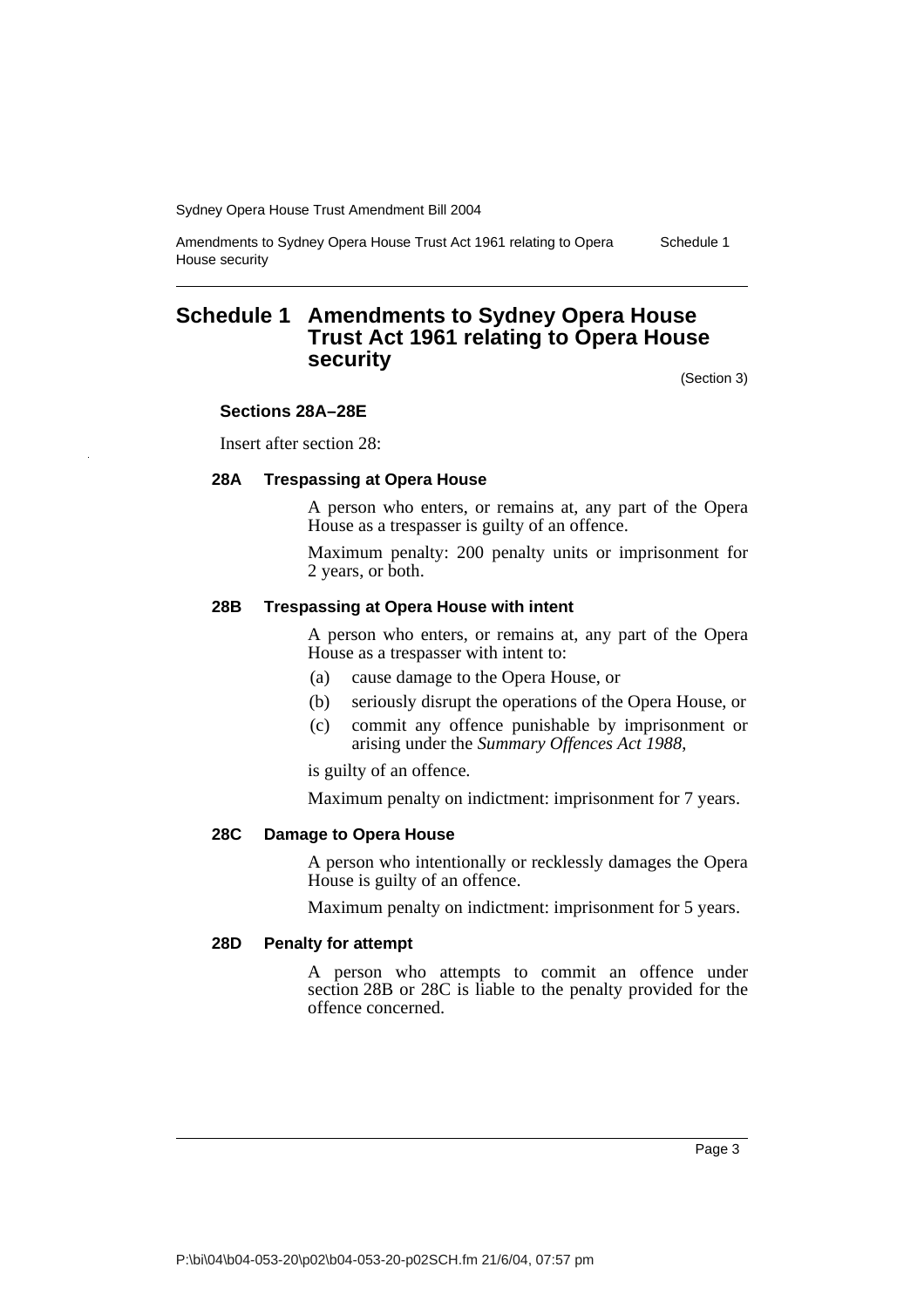Schedule 1 Amendments to Sydney Opera House Trust Act 1961 relating to Opera House security

### **28E Proceedings for offences**

- (1) Proceedings for an offence against this Act or the by-laws, except sections 28B and 28C, are to be dealt with summarily before a Local Court.
- (2) Chapter 5 of the *Criminal Procedure Act 1986* (which relates to the summary disposal of certain indictable offences unless an election is made to proceed on indictment) applies to and in respect of an offence under section 28B or 28C.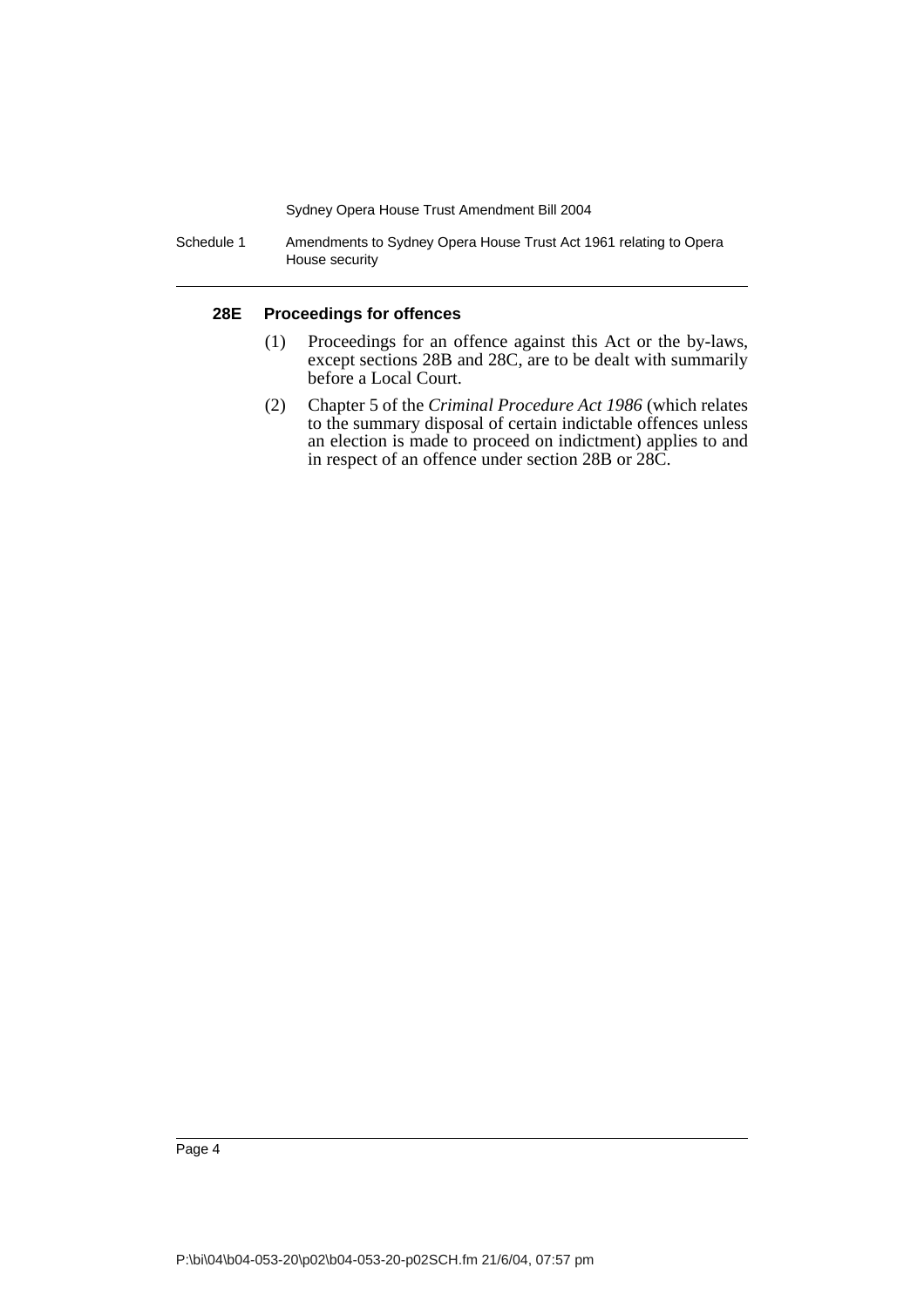Miscellaneous amendments to Sydney Opera House Trust Act 1961 Schedule 2

# **Schedule 2 Miscellaneous amendments to Sydney Opera House Trust Act 1961**

(Section 3)

### **[1] Section 12 Delegation to committees, and other persons**

Omit "Any officer or employee appointed pursuant to section 16 may, where the delegation has been approved by the Governor," from section 12 (4).

Insert instead "Any member of staff of the Trust may".

### **[2] Section 12 (4)**

Omit "the officer or employee". Insert instead "the member of staff".

#### **[3] Section 15 Common seal**

Omit "officer" from section 15 (2). Insert instead "member of staff".

### **[4] Section 16**

Omit the section. Insert instead:

#### **16 Staff of Trust**

- (1) Such staff as may be necessary to enable the Trust to exercise and perform its powers, authorities, duties and functions are to be employed under Chapter 2 of the *Public Sector Employment and Management Act 2002*.
- (2) The Trust may arrange for the use of the services of any staff (by secondment or otherwise) or facilities of a government department or public or local authority.
- (3) For the purposes of this Act, a person employed under subsection  $(1)$  or whose services are made use of under this section is a member of staff of the Trust.

### **[5] Section 17 Sydney Opera House Management Account**

Omit "officers and employees referred to in section 16" from section 17 (4).

Insert instead "members of staff of the Trust".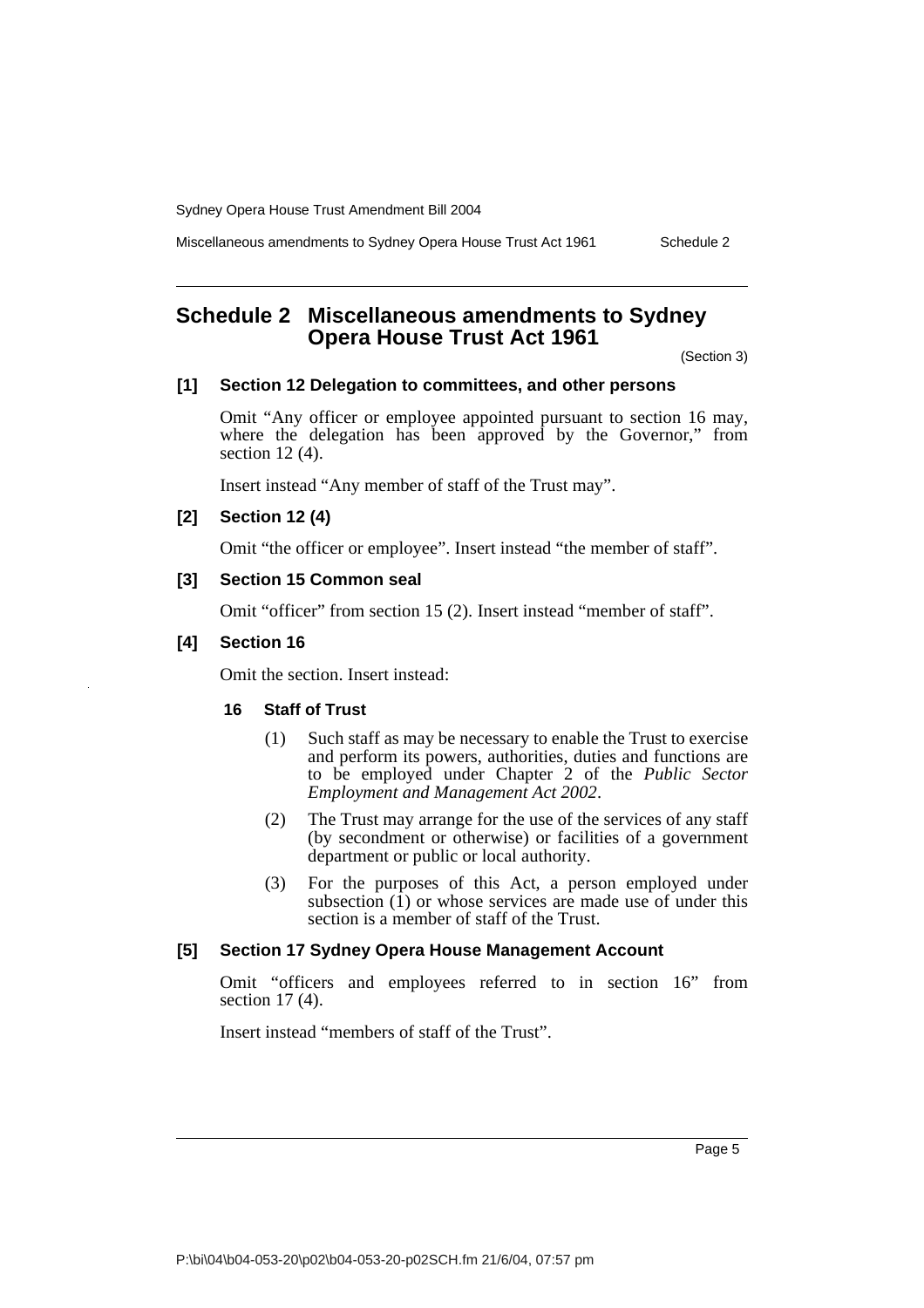Schedule 2 Miscellaneous amendments to Sydney Opera House Trust Act 1961

### **[6] Section 28 By-laws**

Omit "10 penalty units" from section 28 (2).

Insert instead "50 penalty units".

## **[7] Section 28 (2A)**

Omit the subsection.

Page 6